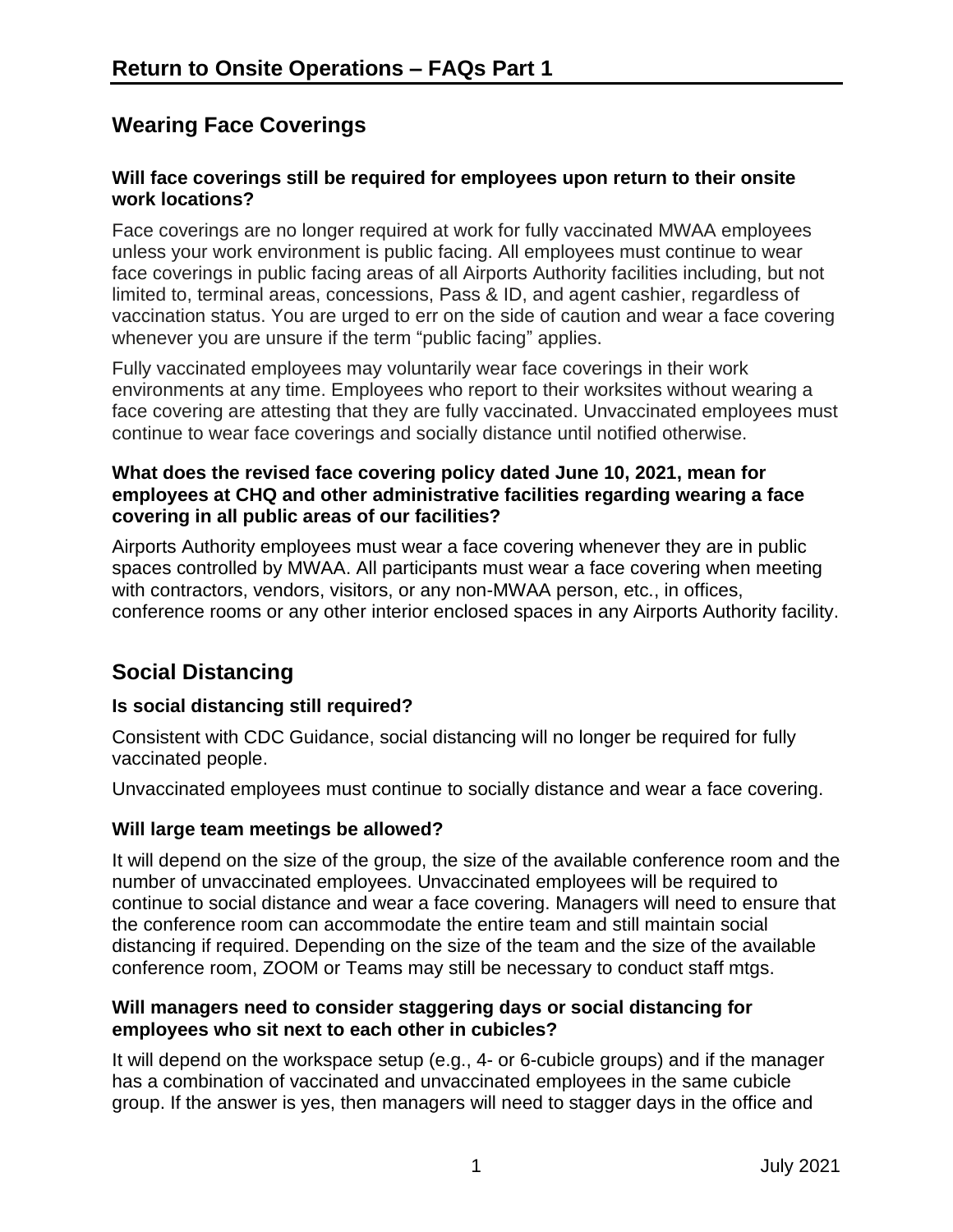provide social distancing. If two or more managers have staff seated in the same cubicle group or sitting across the aisle from one another, they will need to coordinate employee placement and days in the office when it is necessary to ensure social distancing.

Unvaccinated employees will be required to wear a face covering and social distance. Employees will need to be seated as follows to maintain social distancing. *While these layouts may not reflect your workspace, this illustrates the distancing principle.*

**Four-Workstation Section Example:** (In this example two employees can be seated in a four-workstation configuration on any workday to ensure social distancing – either in workstations 1 and 4 or workspaces 2 and 3)



**Six-Workstation Section Example:** (In this example three employees can be seated in a six-workstation configuration on any workday to ensure social distancing – either in workstations 1, 4, 5 or workspaces 2, 3, 6)

| 5 | 6              |
|---|----------------|
| 3 | 4              |
|   | $\overline{2}$ |

## **Questions About Being in the Office/Other**

### **Why are managers returning to onsite work locations for one day more each week than other staff? Are managers' working conditions safer?**

Managers are returning to the office 3 days each week to maximize face-to-face interaction with their employees.

The CDC has determined that the risk of SARS-CoV-2 infection is minimal for fully vaccinated people. The risk of SARS-CoV-2 transmission from fully vaccinated people to unvaccinated people is also reduced.

#### **Will employees who have manager in their title but no direct report employees be required to be in the office 2 or 3 days each week?**

All employees who are responsible for managing, whether it is people, programs or processes, and are treated as managers in our organization will be required to be in the office 3 days a week.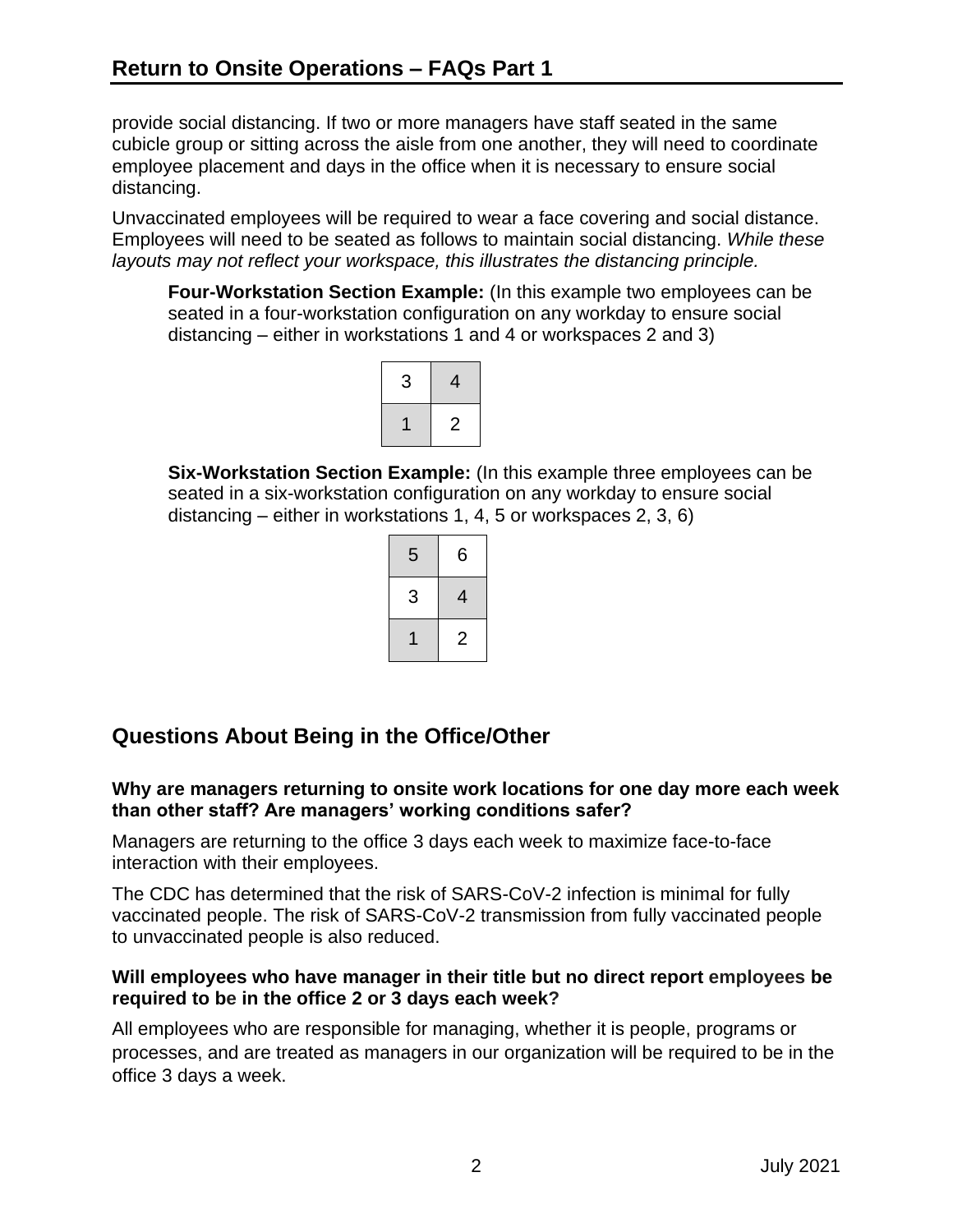## **What precautions will be taken to prevent people from coming to work sick?**

All employees (including contractors and visitors) will continue to self-screen for symptoms every day before reporting to work using the updated [Employee Screening](https://compass.mwaa.com/HR/Documents/COVID-19%20Docs/EmployeeSelfScreeningToolforCOVID-19_2021_0701.pdf)  [Tool for COVID-19,](https://compass.mwaa.com/HR/Documents/COVID-19%20Docs/EmployeeSelfScreeningToolforCOVID-19_2021_0701.pdf) which was distributed on July 1, 2021. If an employee answers affirmatively to any item on the COVID-19 self-screening tool, they must not report to work. Employees who do report to work are attesting that their answers were negative to all of the questions on the screening form.

## **What is the status of the return of Airports Authority-sponsored business travel?**

Until notified otherwise, all Airports Authority business travel requests are to be routed through your vice president who will review the request with Mr. Potter to determine if it is approved.

## **Vaccination Status**

#### **What are the options for employees who are concerned about working with an unvaccinated coworker?**

The CDC has determined that the risk of SARS-CoV-2 infection is minimal for fully vaccinated people. The risk of SARS-CoV-2 transmission from fully vaccinated people to unvaccinated people is also reduced. Therefore, all employees are expected to return to their onsite work locations, although unvaccinated employees will be required to wear a face mask and social distance.

## **Will only vaccinated individuals be allowed in the workplace?**

No, the Airports Authority has not adopted a vaccination mandate for all employees, although vaccinations are strongly encouraged.

### **What are the consequences for employees who are unvaccinated and do not wear their masks in their work area around vaccinated employees?**

Face coverings are required for unvaccinated employees. An unvaccinated employee who does not wear the face covering places themselves and other fellow employees at risk of contracting COVID-19 and will receive progressive discipline up to and including removal.

## **Telework/Scheduling/Equipment**

## **Can I expect that I will be scheduled for telework on Monday and Friday and come into the office Tuesday to Thursday?**

Employees cannot expect to be assigned to telework on Mondays and/or Fridays. Telework days will not necessarily be adjacent to days off or in sequential order. Work schedules are solely at the discretion of the vice presidents and managers.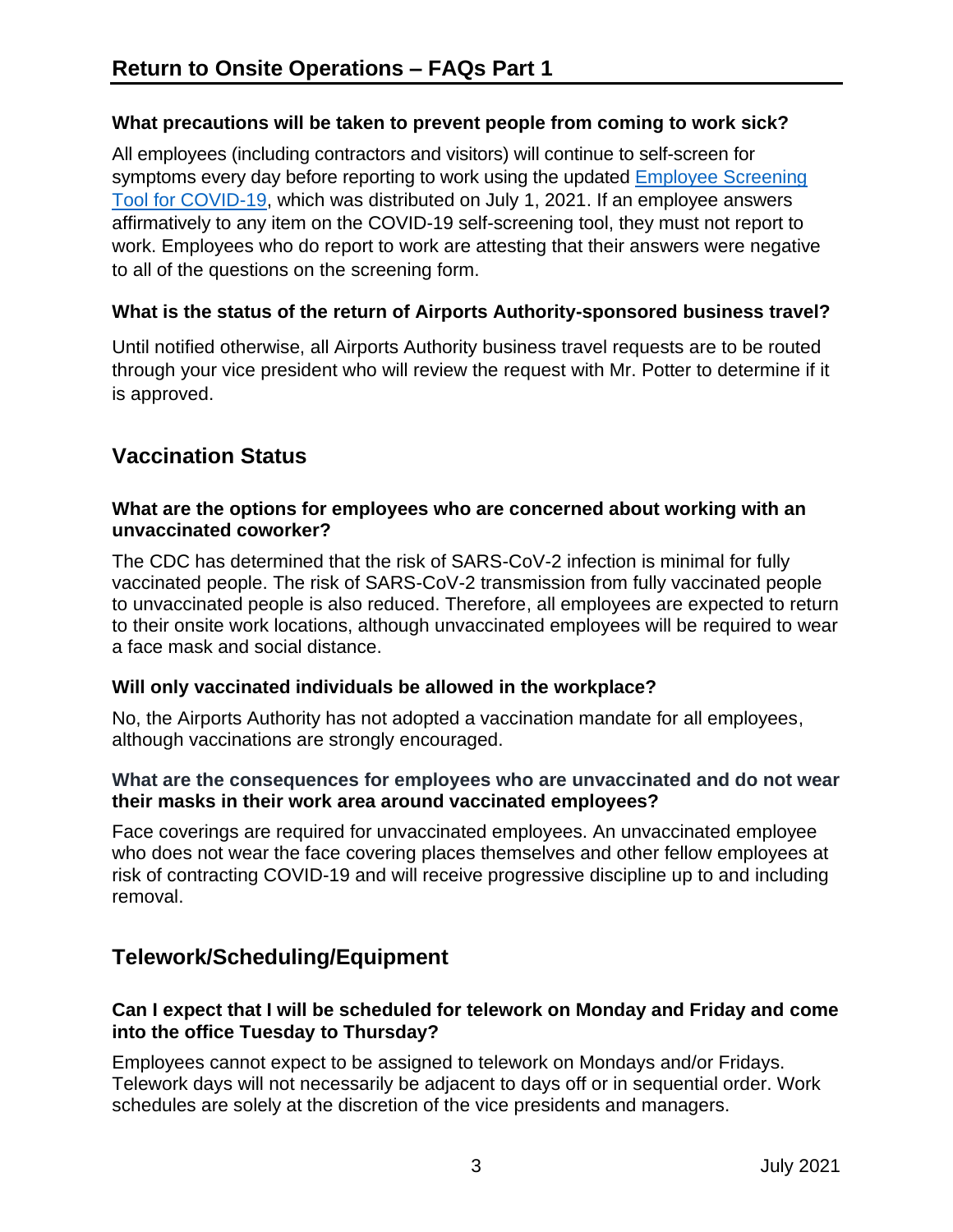Management will schedule employees to ensure office and workload coverage and to meet operational requirements.

#### **Do we need to rotate employees to minimize the number of people in the office at any given time or is having everyone in the office on the same days acceptable?**

By its nature, the hybrid telework plan reduces the number of employees onsite on any given workday. Work schedules are solely at the discretion of the vice presidents and managers. Management can determine whether employees have fixed or rotating work schedules. When it is necessary to change a telework employee's days of telework or days in the office, the manager will notify the employee of the change no later than the Wednesday of the week before the week of the change.

### **Can I telework for a day instead of taking unscheduled sick leave if I must take care of a sick family member or if I am sick for a day?**

While teleworking, employees are expected to work their regularly scheduled workhours and to complete their work in accordance with their goals and objectives and their manager's requirements. Unscheduled sick leave is the appropriate leave when caring for a sick family member or when an employee is sick.

## **Can a manager approve telework eligible employees to telework on a one-off basis for a family emergency?**

While teleworking, employees are expected to work their regularly scheduled workhours and to complete their work in accordance with their goals and objectives and their manager's requirements. Telework may not be used as a type of leave. Unscheduled annual leave is the appropriate leave for a family emergency.

## **What is the ability for employees to telework regardless of geographic location (For example, go to the beach and telework one day instead of taking annual leave)?**

The first part of this question is answered in Section 6.1 of the *Telework Policy for the 2019 Novel Coronavirus***:**

"Employees may not work at sites other than their home/home office (primary residence) without prior advance written approval by the employee's manager. At all times while teleworking, employees must be able to report whenever needed to their regular Airports Authority work location or another location when requested by their manager."

Telework may not be used as a type of leave. Annual leave is a benefit provided for employees to use for time off and to take a break from work. While teleworking, employees are expected to work their regularly scheduled workhours and to complete their work in accordance with their goals and objectives and their manager's requirements. Annual leave is the appropriate option to take time away from work for a day at the beach, a few days off, or a longer vacation.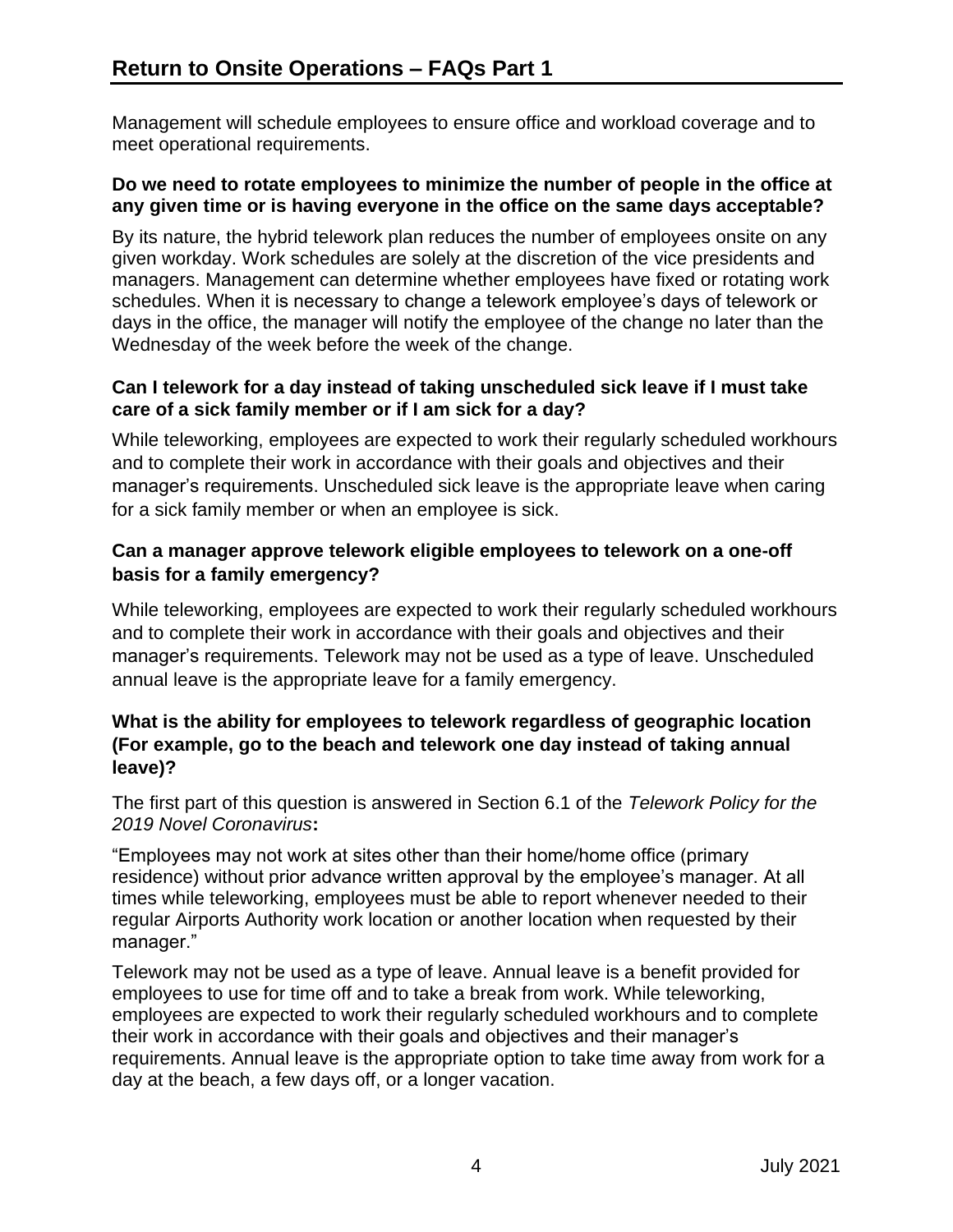## **Will telework remain an option while isolating due to exposure by a family member who cannot be vaccinated?**

It depends on the facts and circumstances. If the employee is fully vaccinated and not exhibiting COVID-19 symptoms or tested negative for COVID-19, the answer is no. If the employee is not vaccinated, then in accordance with current policy when the employee reports the situation, the Emergency Preparedness Manager and Human Resources representative will make the determination as to what action is appropriate.

## **Will teleworking be an option during future OPM closures particularly during inclement weather next winter?**

In accordance with the Time and Absence Directive dated June 16, 2021, teleworking during inclement weather is already established policy.

#### **For those employees who took office equipment (i.e., monitors, chairs) home to use, will the equipment have to be returned or will additional equipment be provided? What are the productivity expectations when the hardware is deployed at a different location?**

No additional equipment will be provided. Telework capable employees have been provided laptops to accommodate working in the office and at home. Employees are responsible for ensuring that they transport their laptop and any necessary additional equipment to work at their home or onsite location and to complete their work and their regularly scheduled workday.

Employees are expected to complete their work in accordance with their goals and objectives and their manager's requirements regardless of where they chose to locate their equipment.

# **COVID-19 Symptoms, Testing and Leave**

## **Will employees be required to take a COVID test before they return to work or anytime they display COVID-19 symptoms?**

If an employee is unvaccinated, all current reporting, testing and quarantine protocols remain in place. Please see Infectious Disease Preparedness and Response Plan Policies and Procedures, Version 3, dated March 12, 2021, Sections 8 and 9.

If an employee is fully vaccinated, there is a reduced risk of transmitting SARS-CoV-2 to unvaccinated people. Fully vaccinated employees will not report to work if they have tested positive for COVID-19 in the prior 10 days or are experiencing [COVID-19](https://www.cdc.gov/coronavirus/2019-ncov/symptoms-testing/symptoms.html)  [symptoms.](https://www.cdc.gov/coronavirus/2019-ncov/symptoms-testing/symptoms.html) Fully vaccinated employees must get tested if they are experiencing [COVID-](https://www.cdc.gov/coronavirus/2019-ncov/symptoms-testing/symptoms.html)[19 symptoms.](https://www.cdc.gov/coronavirus/2019-ncov/symptoms-testing/symptoms.html)

### **Will the Airports Authority still offer the Emergency Paid Sick Leave in case an employee has a COVID-related sickness after everyone is required to return to onsite work locations?**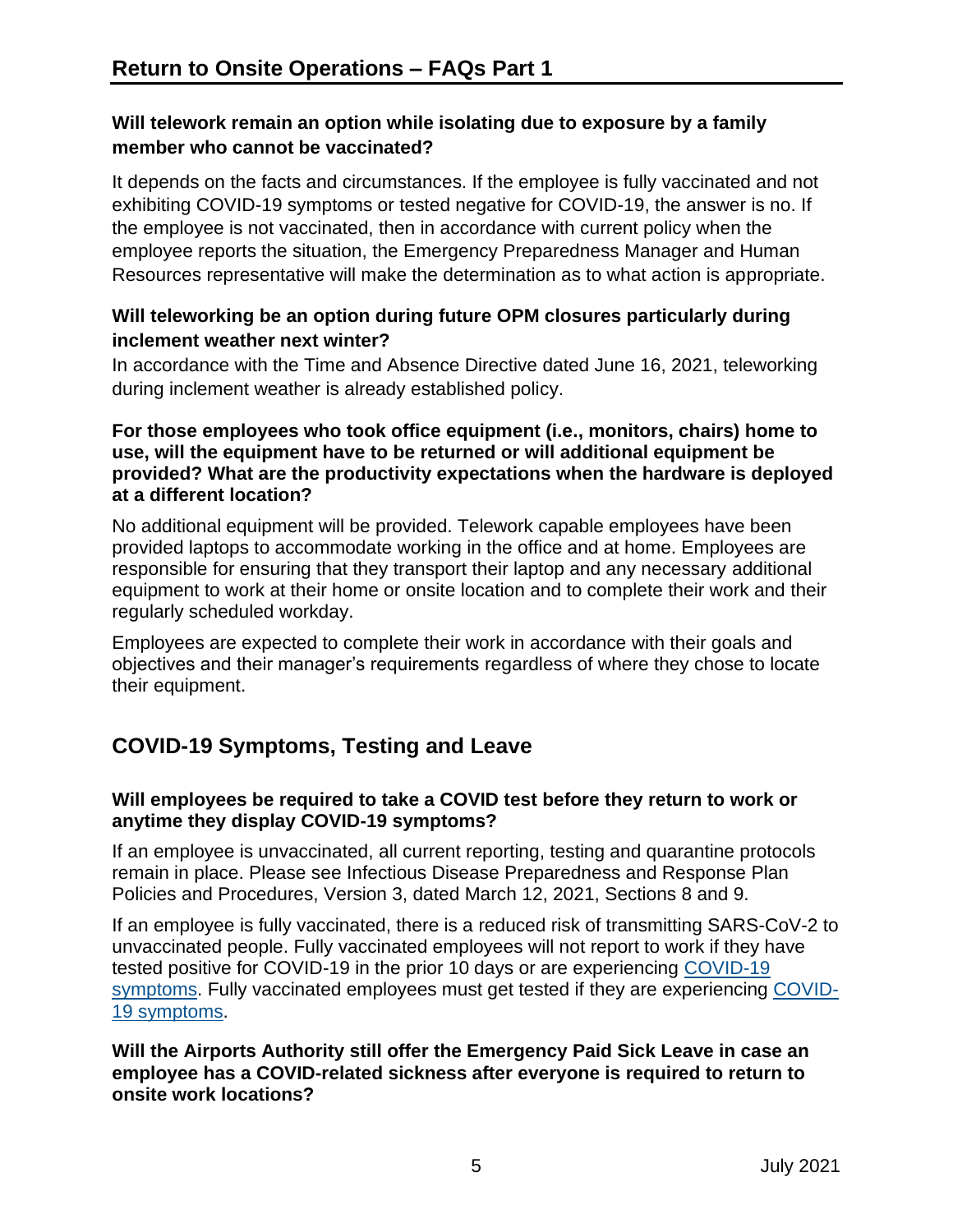Yes, employees will have access to MWAA Emergency Paid Sick Leave (EPSL) provided they meet the criteria for use.

MWAA-provided EPSL and advance sick leave, which were implemented by MWAA in response to the COVID pandemic, will expire on September 30, 2021.

After September 30, employees will use their accumulated sick or annual leave for all absences in accordance with the Time and Absence Directive dated June 16, 2021, located on Compass.

## **Commuting/Parking**

#### **I am a Metro rider and do not have CHQ parking. Will I be able to get a parking spot if I would rather drive in than take the Metro?**

Employee parking will be available to all CHQ employees when returning to work on July 12<sup>th</sup>. Mr. Potter's letter to all employees dated June 8, provides a hybrid model that limits the number of employees onsite daily, which lowers the demand for the existing spaces. The parking program will be reevaluated as part of our longer-term workplace planning.

To enroll in the Parking Program, please contact John Lloyd at ext. 7-8684 (Support Services) for assistance.

Employees participating in the Airports Authority Commuter Flexible Spending Account (FSA) may not obtain or use a parking permit. Employees have until the  $20<sup>th</sup>$  of each month to make changes to their existing Commuter FSA benefits. Any employee requesting to cancel their Commuter FSA benefits and transfer to the Parking Program should contact Melinda Crawford at extension 7-1651 (Benefits) for assistance.

# **Returning to CHQ**

#### **Will all offices in CHQ get a thorough cleaning (not just disinfecting) prior to July 12?**

Yes, all offices and workstations in CHQ will be cleaned and disinfected.

#### **What has been done by the landlord to improve air quality in the building where CHQ is located? Have they upgraded their filter system?**

The air quality in the building was always at a high level because Potomac Two is a LEED certified (GOLD) building. The HVAC system has MERV 8 prefilters on it as well as MERV 13 filters, which they are changed quarterly.

#### **What are the requirements (face coverings, social distancing, etc.) for the building staff and employees of other tenants at Two Potomac Yard?**

We have requested that Two Potomac Yard building staff wear face coverings and physically distance when servicing our tenant space.